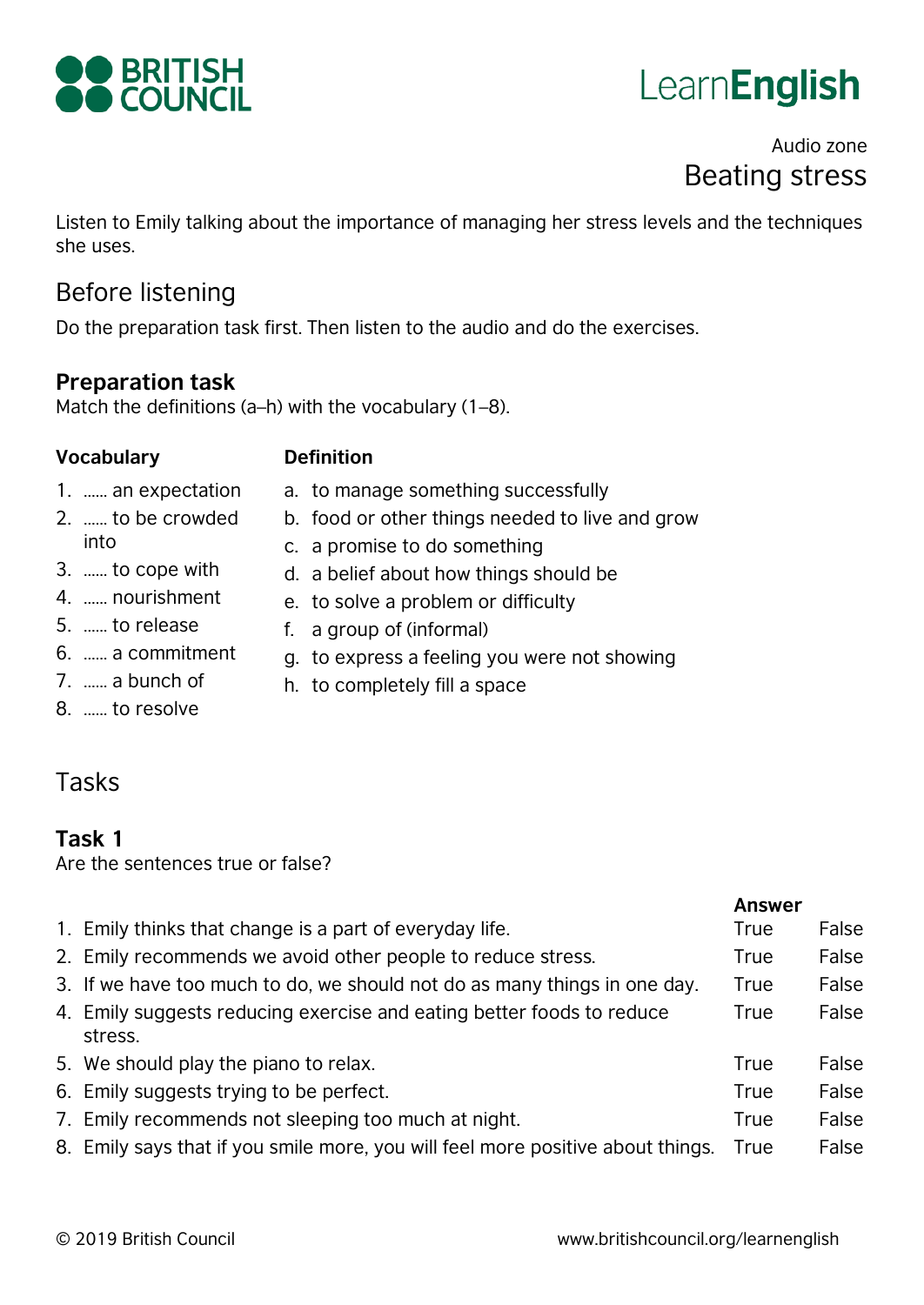

# LearnEnglish

#### **Task 2**

Complete the sentences with words from the box.

| cope    | commitments | bunch        | crowded |
|---------|-------------|--------------|---------|
| resolve | nourishment | expectations | release |

- 1. We can do many things to ……………………………… with stress.
- 2. Some families live in ……………………………… flats with little space.
- 3. It's important to try to ……………………………… disagreements with people because then you can keep the ……………………………… you have made.
- 4. Having a ……………………………… of friends who can listen to you can help reduce stress.
- 5. Exercising and eating well will help your body get the ……………………………… it needs.
- 6. It's also important to have realistic ……………………………… .
- 7. You can also ……………………………… stress by not trying to be perfect.

#### **Discussion**

What do you do to beat stress?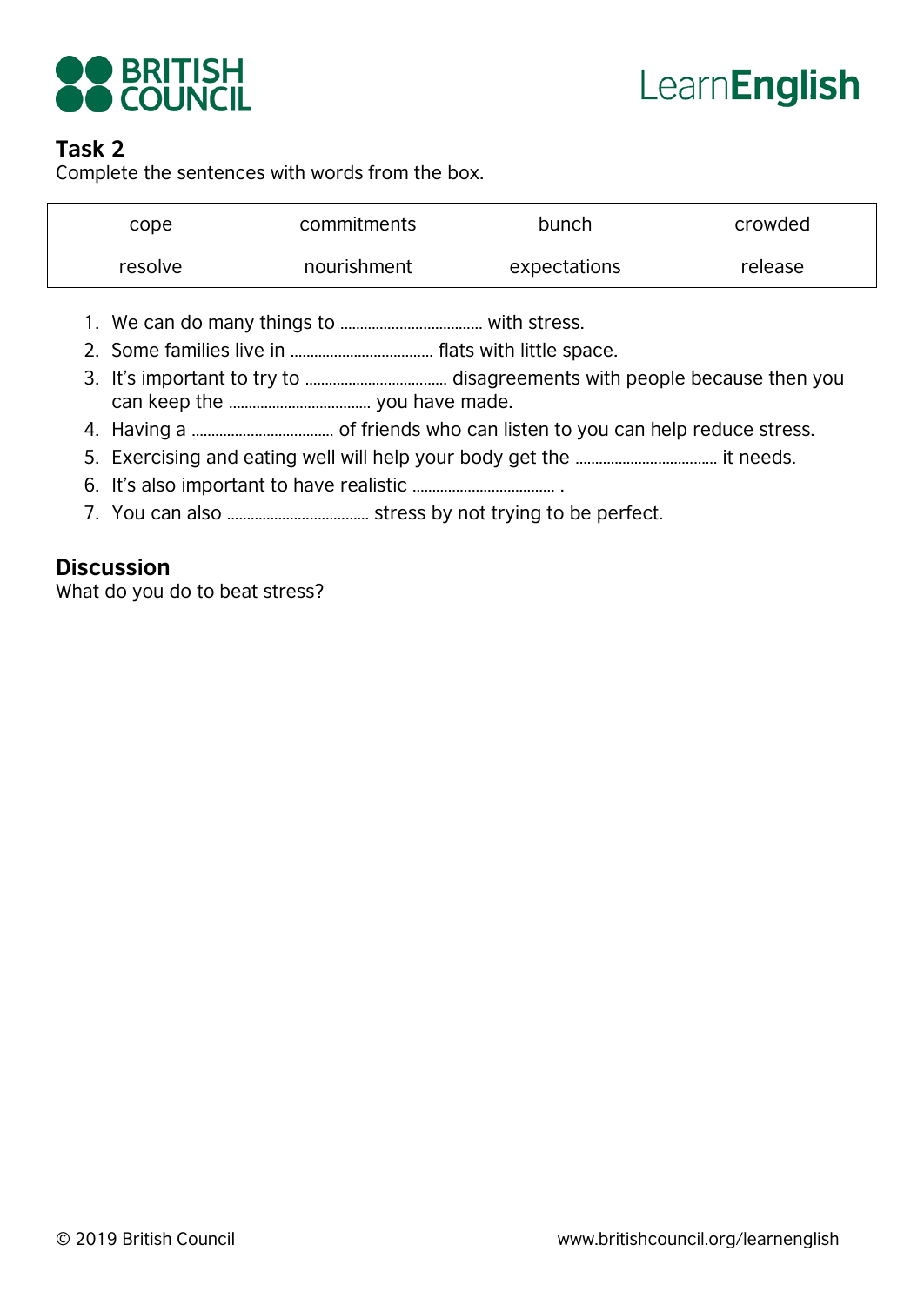

# Learn**English**

# **Transcript**

I want to talk about beating stress today. You know, life here in Hong Kong is very stressful so I think today's topic is very useful for everyone because we can do something about it, just to cope with the stress. So maybe you have some change(*s*) in your life, maybe big change and small change, but instead of being afraid, I think you should have a positive attitude and think of change as a normal part of life.

And I think maybe here in Hong Kong, the family (*families*) are crowded into a very small housing space, so maybe you would sometimes argue with your family and I think try (*trying*) to resolve the disagreement with people is very important because then you can build strong relationships and keep commitments you have made. For example, sometimes maybe you are feeling alone and you want to make some comfort and I think you can ask the people you trust for help is very important because if you have a bunch of friends, they can listen to you, then you can release some stress through talking to them.

And do you know that actually I find a very funny thing that if you want to reduce some stress, you can reduce this by the word S-T-R-E-S-S, that's 'stress'. How about, let's begin with the 'S'. Well, I think 'S' is that you can have the 'scheduling', for example you don't have to (*shouldn't*) schedule too many things in your day and if you feel you are too busy, you can cut out an activity or two.

And how about the 'T' word? The 'T' word is 'treat your body well', because experts say that exercise can reduce stress and also if you eat healthy food, then your brain and your body get the nourishment they need.

And the word is 'R' … the next word is 'R' – 'R' is very important, it says 'relax'. You can do an activity you enjoy or that relaxes you, maybe you can read a good book or learn a new hobby and spend time with your pet or even you can visiting (*visit*) a spa and that could make a very good difference. And for me, I like to play piano when I feel stressed and sometimes I may just watch some movie (*movies*) that make me laughs (*laugh*) a lot.

And the next word is 'E' – 'E' is about expectations, and I think be (*being*) realistic about yourself is to (*be*) true to yourself and others. So you can just do your best and don't try to be perfect and don't expect others to be too … because that will release and reduce a lot of stress for you and the people around you.

And the next word is 'S' – 'S' is, stands for 'sleep' and I really, really love to sleep, to be honest. That's my hobby, I think, because sleep … if you get a good night's sleep, then it will keep your mind and your body in shape. And experts say if you sleep more than seven hours, you will actually get tired, so don't sleep too much in the day, just sleep it when you feel enough.

And the last word is 'S' again. I always do this action, the 'S' word is 'smile' – if you smile and have confidence, your attitude and your thoughts influence the way you see things. And if you are a negative person, you can actually learn to think in a more positive way because that makes you feel more comfortable when you are coping with the stress. Finally I think we should take action and applies (*apply*) these tips to your life (*our lives*), so everyone can beat stress.